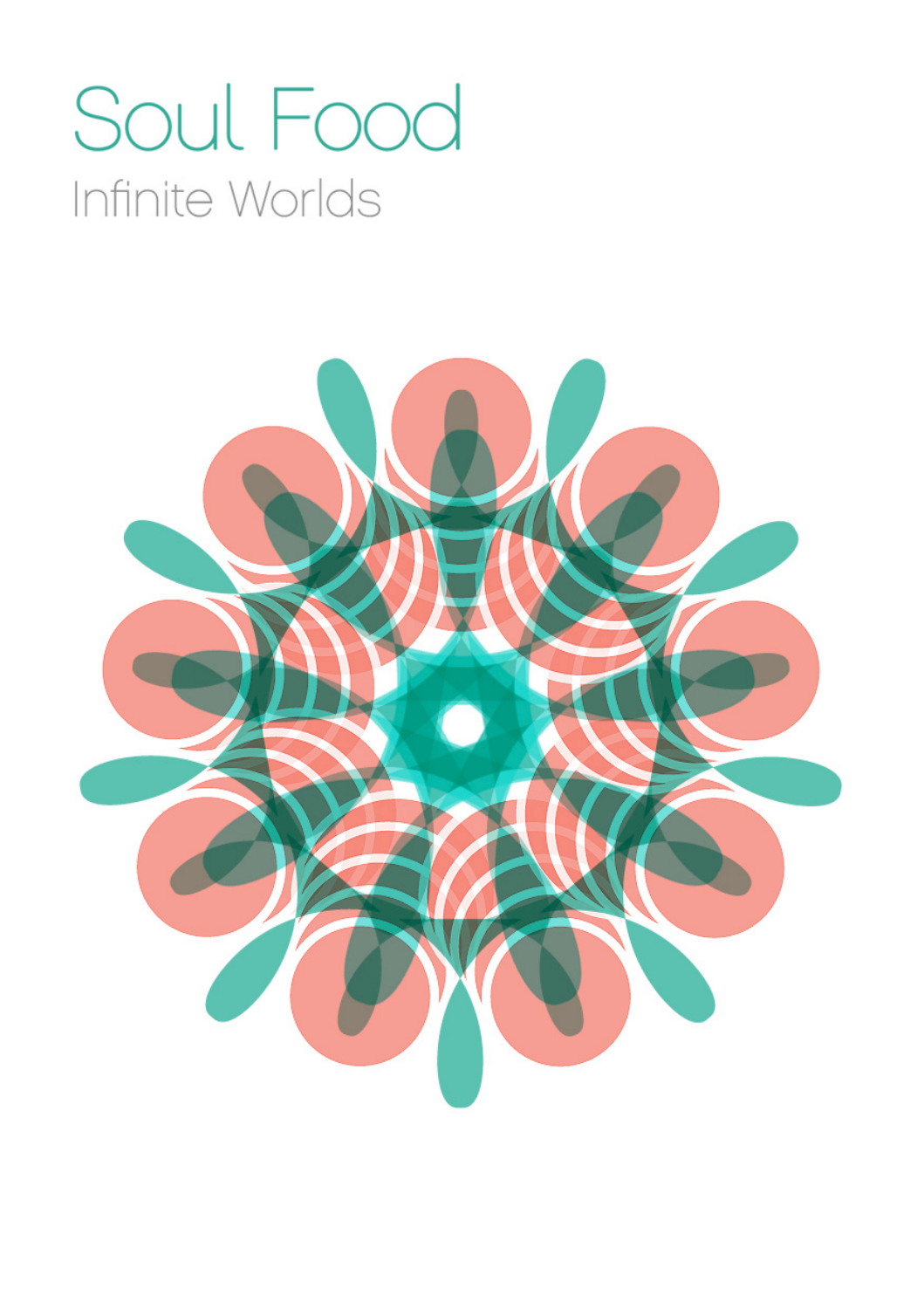## **Infinite Worlds**

#### **Program**

- *01. Sogyal Rinpoche*
- *02. Native American tradition, from The Voices of Our Ancestors*
- *03. The Old Testament, Genesis 2: 6-8*
- *04. Buddhism, from the Dhammapada*
- *05. Native American*
- *06. African Traditional Religions*
- *07. 'Abdu'l-Bahá, from the Promulgation of Universal Peace*
- *08. 'Abdu'l-Bahá, from the Bahá'í Writings*
- *09. William Faulkner*
- *10. J.A. McLean, A Reflection on Gravity and Flight*
- *11. Hinduism, from the Katha Upanishad*
- *12. 'Abdu'l-Bahá, from the Bahá'í Writings*
- *13. Ibn Al-'Arabi*
- *14. Bahá'u'lláh, from the Bahá'í Writings*
- *15. Kahlil Gibran, from The Prophet*
- *16. Ernst Toller, from Poems of War*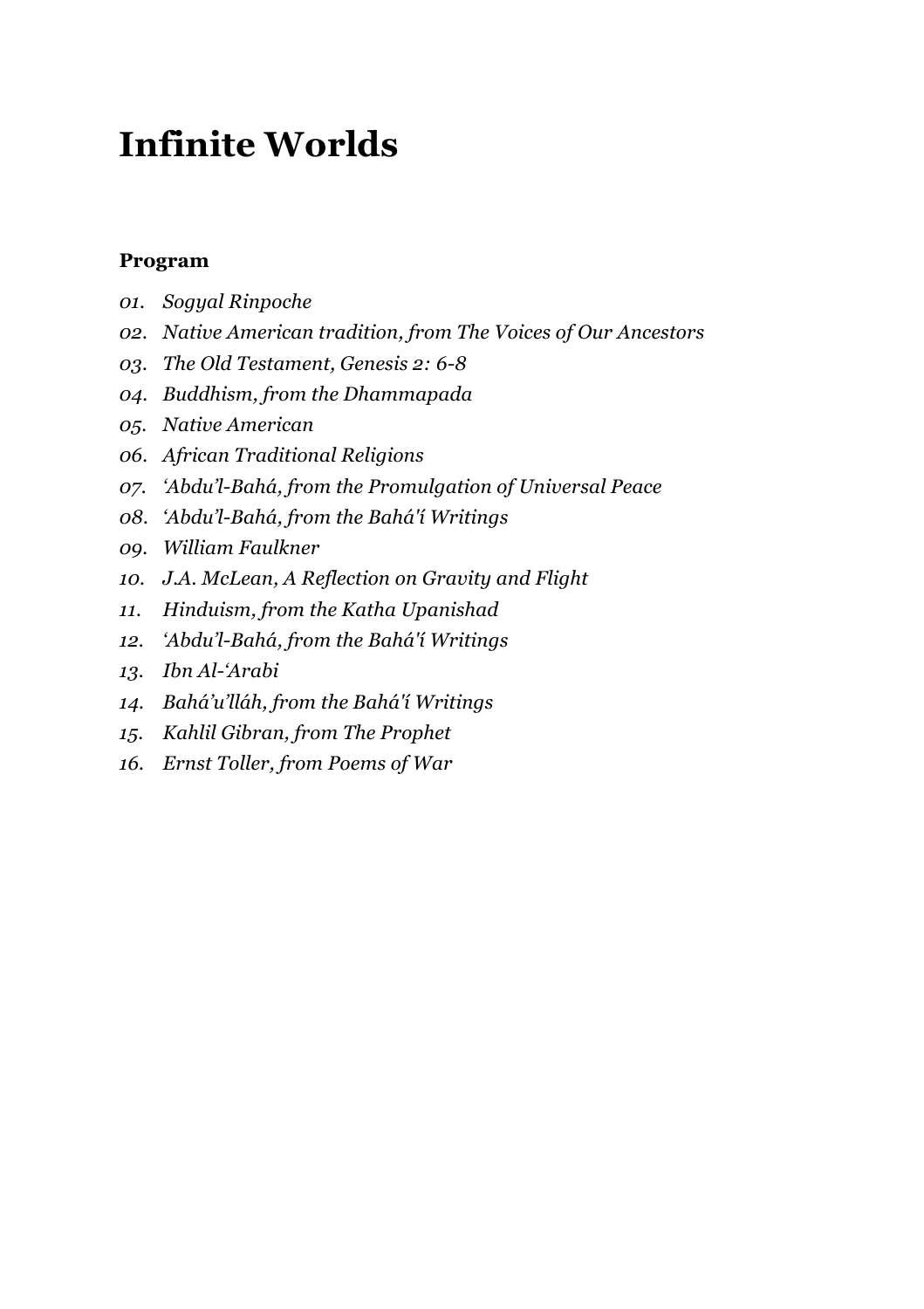#### **What the caterpillar calls the end of the world, the master calls a butterfly.**

#### *– Richard Bach*

01. Normally we do not like to think about death. We would rather think about life. Why reflect on death? When you start preparing for death you soon realize that you must look into your life... now... and come to face the truth of your self. Death is like a mirror in which the true meaning of life is reflected.

– *Sogyal Rinpoche*

#### **Cardiologist Michael Sabom, in his study of patients having had brushes with death, found that for the 43 percent who had near-death experiences, the experience did more to change the depth and direction of their approach to life than had any other life event.**

#### *– Kevin Williams*

02. According to Tsalagi [Cherokee] teaching, we have spun down from the realm of Galunlati, the realm of light, through the grace of Star Woman falling to Earth…

The star energy came to spark the fire of mind, that all might return again to the Mystery. The human being is much like the salmon; we all come forth from the lake of clear mind; we swim out into the ocean of experience, with its many lessons and opportunities and illusions—and as the salmon finds again the stream that leads it back to its spawning ground, so too must human beings find and follow the stream that will bring them again to the vast clear light.

– *Native American tradition, from The Voices of Our Ancestors*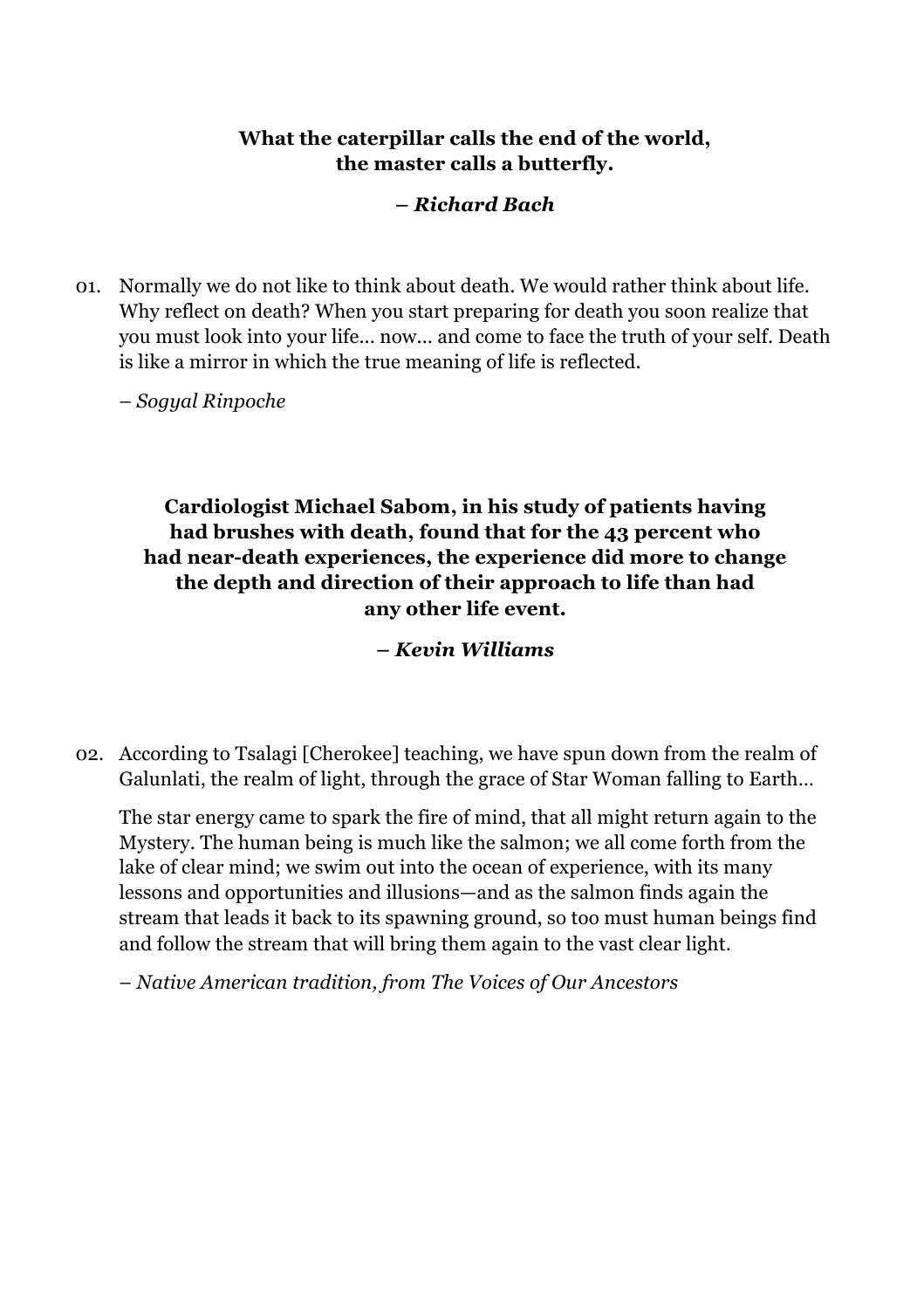03. But there went up a mist from the earth, and watered the whole face of the ground. And the LORD God formed man of the dust of the ground, and breathed into his nostrils the breath of life; and man became a living soul. And the LORD God planted a garden eastward in Eden; and there he put the man whom he had formed.

– *The Old Testament, Genesis 2: 6-8*

04. Behold this beautiful body, a mass of sores, a heaped up lump, diseased, much thought of, in which nothing lasts, nothing persists. Thoroughly worn out is this body, a nest of diseases, perishable. This putrid mass breaks up. Truly, life ends in death. Like gourds cast away in autumn are these dove-hued bones. What pleasure is there in looking at them? Of bones is this house made, plastered with flesh and blood. Herein are stored decay, death, conceit, and hypocrisy.

Even ornamented royal chariots wear out. So too the body reaches old age. But the Dhamma of the Good grows not old. Thus do the Good reveal it among the Good.

– *Buddhism, from the Dhammapada 147-151*

05. O Great Spirit,

Whose voice I hear in the winds,

And whose breath gives life to all the world, hear me!

Let me walk in beauty, and make my eyes ever behold the red and purple sunset. Make my hands respect the things you have made and my ears sharp to hear your voice.

Let me learn the lessons you have hidden in every leaf and rock.

I seek strength, not to be greater than my brother, but to fight my greatest enemy – myself.

Make me always ready to come to you with clean hands and straight eyes. So when life fades, as the fading sunset, my spirit may come to you without shame.

– *Native American*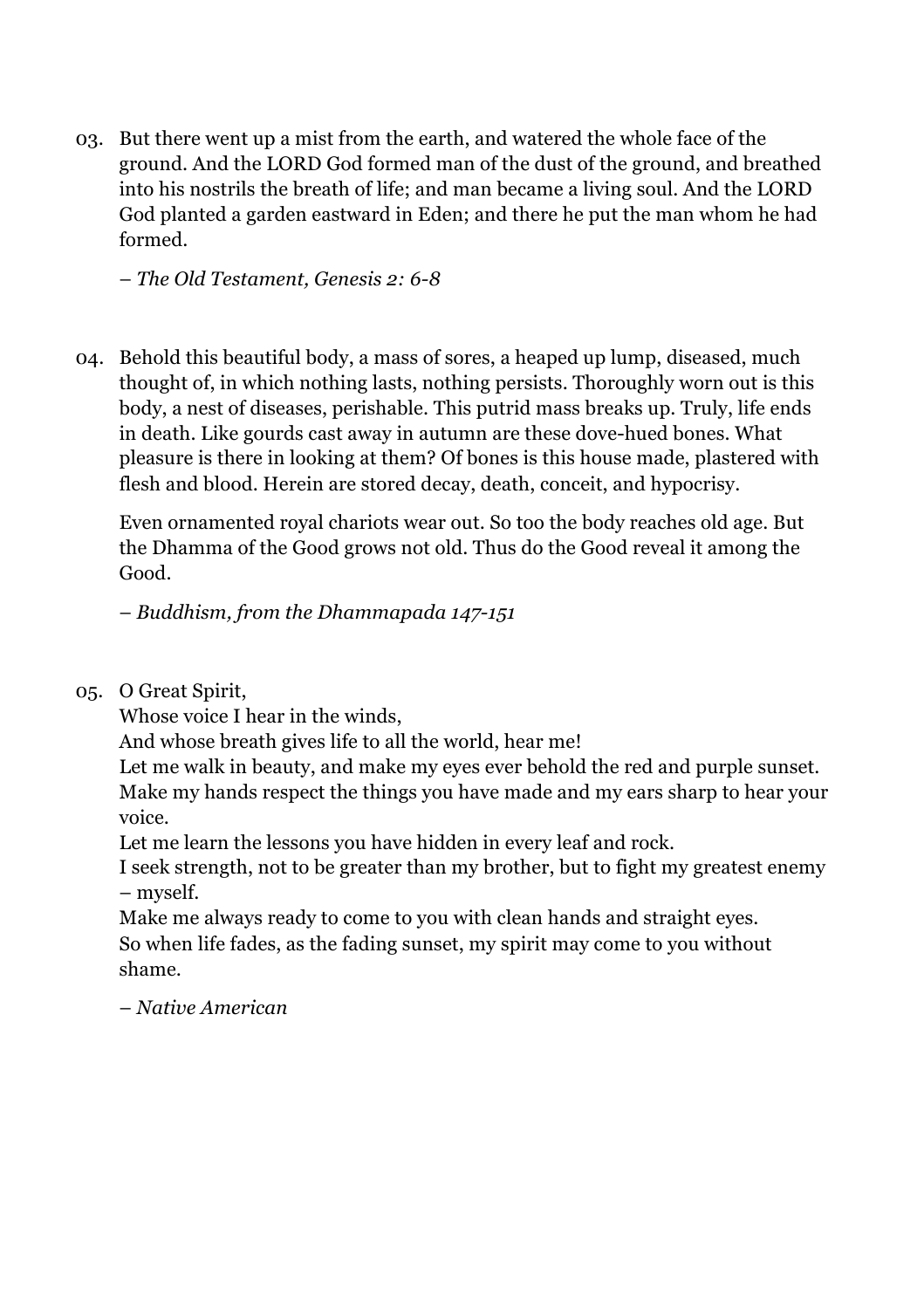06. Those who are dead are never gone: they are there in the thickening shadow. The dead are not under the earth: they are there in the tree that rustles, they are in the wood that groans, they are in the water that runs, they are in the water that sleeps, they are in the hut, they are in the crowd, the dead are not dead.

Those who are dead are never gone: they are in the breast of the woman, they are in the child who is wailing, and in the firebrand that flames. The dead are not under the earth: they are in the fire that is dying, they are in the grasses that weep, they are in the whimpering rocks, they are in the forest, they are in the house, the dead are not dead.

#### – *African Traditional Religions*

07. Within the last few days a terrible event has happened in the world, an event saddening to every heart and grieving every spirit. I refer to the Titanic disaster, in which many of our fellow human beings were drowned, a number of beautiful souls passed beyond this earthly life. Although such an event is indeed regrettable, we must realize that everything which happens is due to some wisdom and that nothing happens without a reason. Therein is a mystery; but whatever the reason and mystery, it was a very sad occurrence, one which brought tears to many eyes and distress to many souls.

I was greatly affected by this disaster. Some of those who were lost voyaged on the Cedric with us as far as Naples and afterward sailed upon the other ship. When I think of them, I am very sad indeed. But when I consider this calamity in another aspect, I am consoled by the realization that the worlds of God are infinite; that though they were deprived of this existence, they have other opportunities in the life beyond, even as Christ has said, "In my Father's house are many mansions." They were called away from the temporary and transferred to the eternal; they abandoned this material existence and entered the portals of the spiritual world. Foregoing the pleasures and comforts of the earthly, they now partake of a joy and happiness far more abiding and real, for they have hastened to the Kingdom of God. The mercy of God is infinite, and it is our duty to remember these departed souls in our prayers and supplications that they may draw nearer and nearer to the Source itself.

These human conditions may be likened to the matrix of the mother from which a child is to be born into the spacious outer world. At first the infant finds it very difficult to reconcile itself to its new existence. It cries as if not wishing to be separated from its narrow abode and imagining that life is restricted to that limited space. It is reluctant to leave its home, but nature forces it into this world. Having come into its new conditions, it finds that it has passed from darkness into a sphere of radiance; from gloomy and restricted surroundings it has been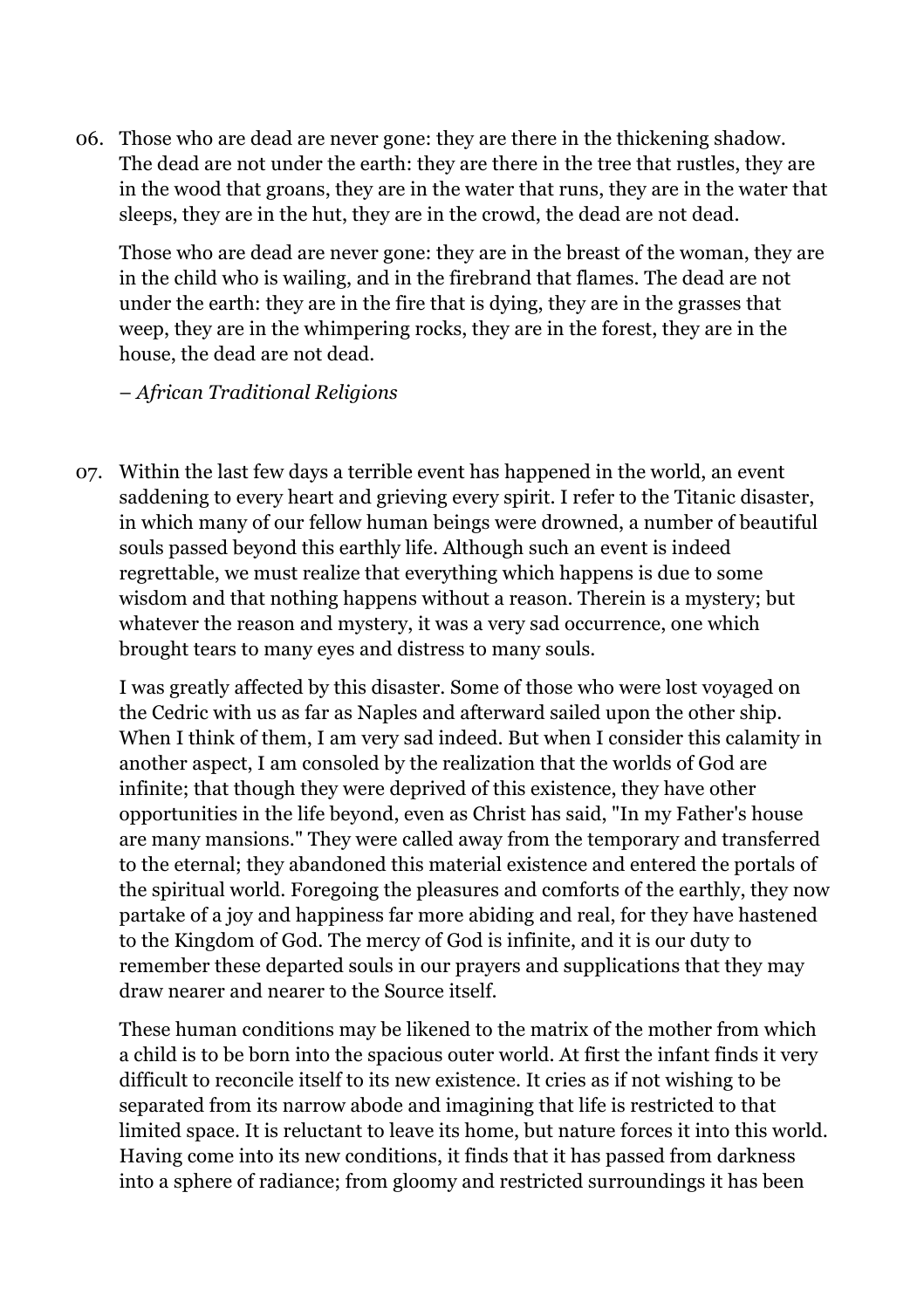transferred to a spacious and delightful environment.... Its new life is filled with brightness and beauty; it looks with wonder and delight upon the mountains, meadows and fields of green, the rivers and fountains, the wonderful stars; it breathes the life quickening atmosphere; and then it praises God for its release from the confinement of its former condition and attainment to the freedom of a new realm.

This analogy expresses the relation of the temporal world to the life hereafter the transition of the soul of man from darkness and uncertainty to the light and reality of the eternal Kingdom. At first it is very difficult to welcome death, but after attaining its new condition the soul is grateful, for it has been released from the bondage of the limited to enjoy the liberties of the unlimited. It has been freed from a world of sorrow, grief and trials to live in a world of unending bliss and joy… Therefore, the souls of those who have passed away from earth and completed their span of mortal pilgrimage in the Titanic disaster have hastened to a world superior to this. They have soared away from these conditions of darkness and dim vision into the realm of light. These are the only considerations which can comfort and console those whom they have left behind.

– *'Abdu'l-Bahá, from the Promulgation of Universal Peace*

08. In the beginning of this human life man was embryonic in the world of the matrix. There he received capacity and endowment for the reality of human existence. The forces and powers necessary for this world were bestowed upon him in that limited condition. In this world he needed eyes; he received them potentially in the other. He needed ears; he obtained them there in readiness and preparation for his new existence. The powers requisite in this world were conferred upon him in the world of the matrix…

Therefore, in this world he must prepare himself for the life beyond. That which he needs in the world of the Kingdom must be obtained here. Just as he prepared himself in the world of the matrix by acquiring forces necessary in this sphere of existence, so, likewise, the indispensable forces of the divine existence must be potentially attained in this world.

What is he in need of in the Kingdom which transcends the life and limitation of this mortal sphere? That world beyond is a world of sanctity and radiance; therefore, it is necessary that in this world he should acquire these divine attributes. In that world there is need of spirituality, faith, assurance, the knowledge and love of God. These he must attain in this world so that after his ascension from the earthly to the heavenly Kingdom he shall find all that is needful in that eternal life ready for him. That divine world is manifestly a world of lights; therefore, man has need of illumination here. That is a world of love;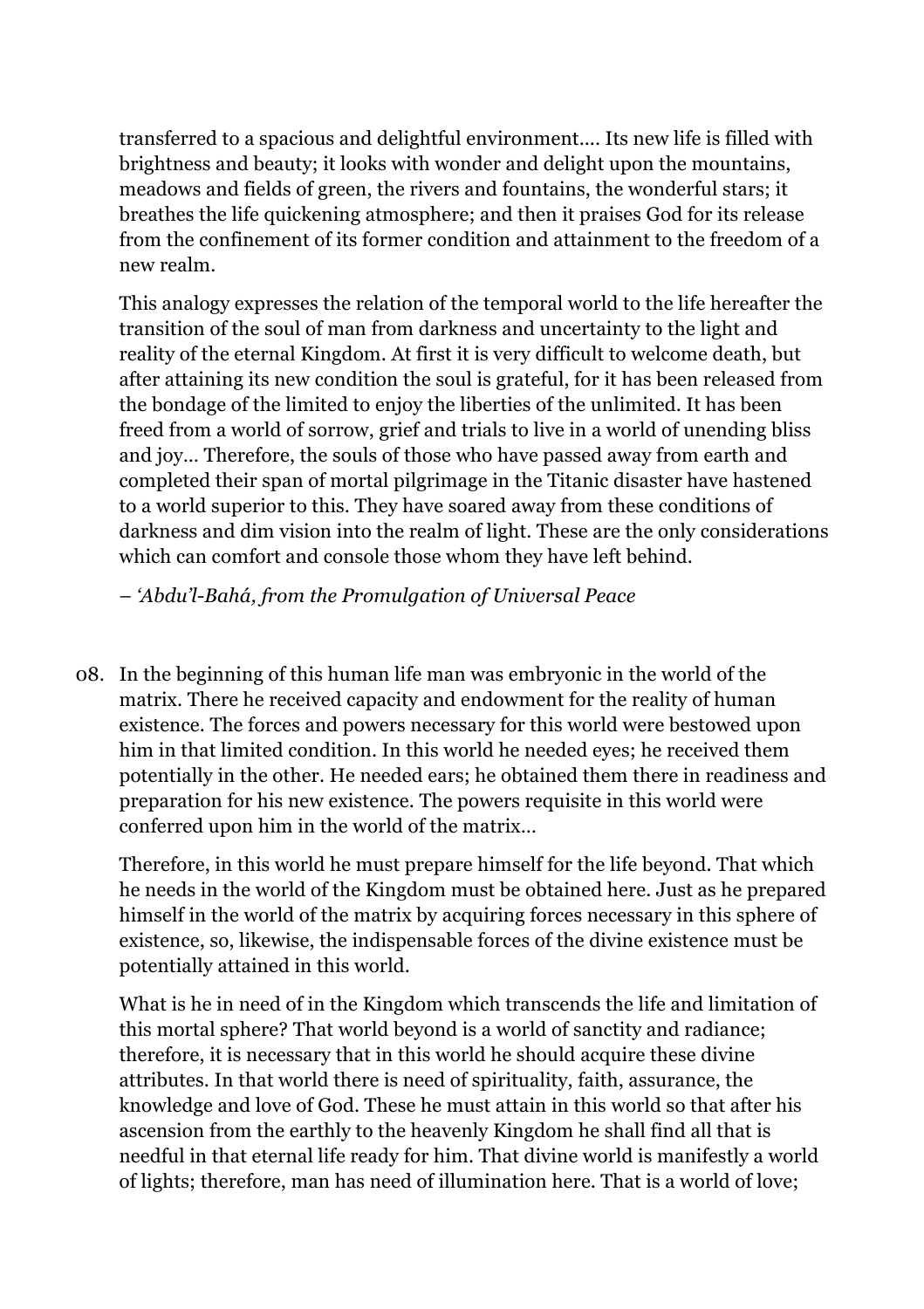the love of God is essential. It is a world of perfections; virtues, or perfections, must be acquired. That world is vivified by the breaths of the Holy Spirit; in this world we must seek them. That is the Kingdom of everlasting life; it must be attained during this vanishing existence.

– *'Abdu'l-Bahá, from the Bahá'í Writings*

09. I believe that man will not merely endure; he will prevail. He is immortal, not because he alone among the creatures has an inexhaustible voice, but because he has a soul, a spirit capable of kindness and compassion.

– *William Faulkner*

#### 10. **A Reflection on Gravity and Flight**

Everyone has two contending tendencies of soul. One is to fly. The other is to remain grounded. The desire for flight is a longing for spiritual freedom, a yearning after brilliance, to know fire and light, to soar in the rarest of climes. It is to be Icarus. When we experience gravity, we seek the cool darkness of the night season. We experience desire. We want to be held down, to mix with the earth and the elements, to remember that we are made of blood and bone, to take delight in the flesh.

Gravity is not materialism or gross sensuality. It is connectedness to earth mother. It is recalling our origins in the womb, of being nurtured at our mother's breast, remembering that we have come from the matrix of life. It is a desire to return to the source and as medieval pilgrims once did in the great cathedrals of Europe, seek sanctuary and protection. Gravity is knowing that only through the body and the senses can the spirit express itself. Gravity says that the body takes on qualities of soul, that the soul becomes flesh, that it seeks the heart's other half, the animus/anima.

But gravity can become a prison. We can easily become enmeshed in gravity. If the bird of the soul flies too low, it becomes trapped in the fowler's net. Then it flutters helplessly until it is either consumed or released by the fowler. Gravity can become addiction in its many forms, 'the multiple identities that were born of passion and desire' in the frenetic, inverted search for peace.

We must learn to walk a tightrope between two worlds, to dance between heaven and earth, to walk on air and return gently to terra firma. We must learn to raise aspiring, upraised hands to the sky while moving carefully over ground. We must glance heavenward even as we dip our feet into the fast-flowing stream of the source of life. For if we linger too long on earth, our wings will become sullied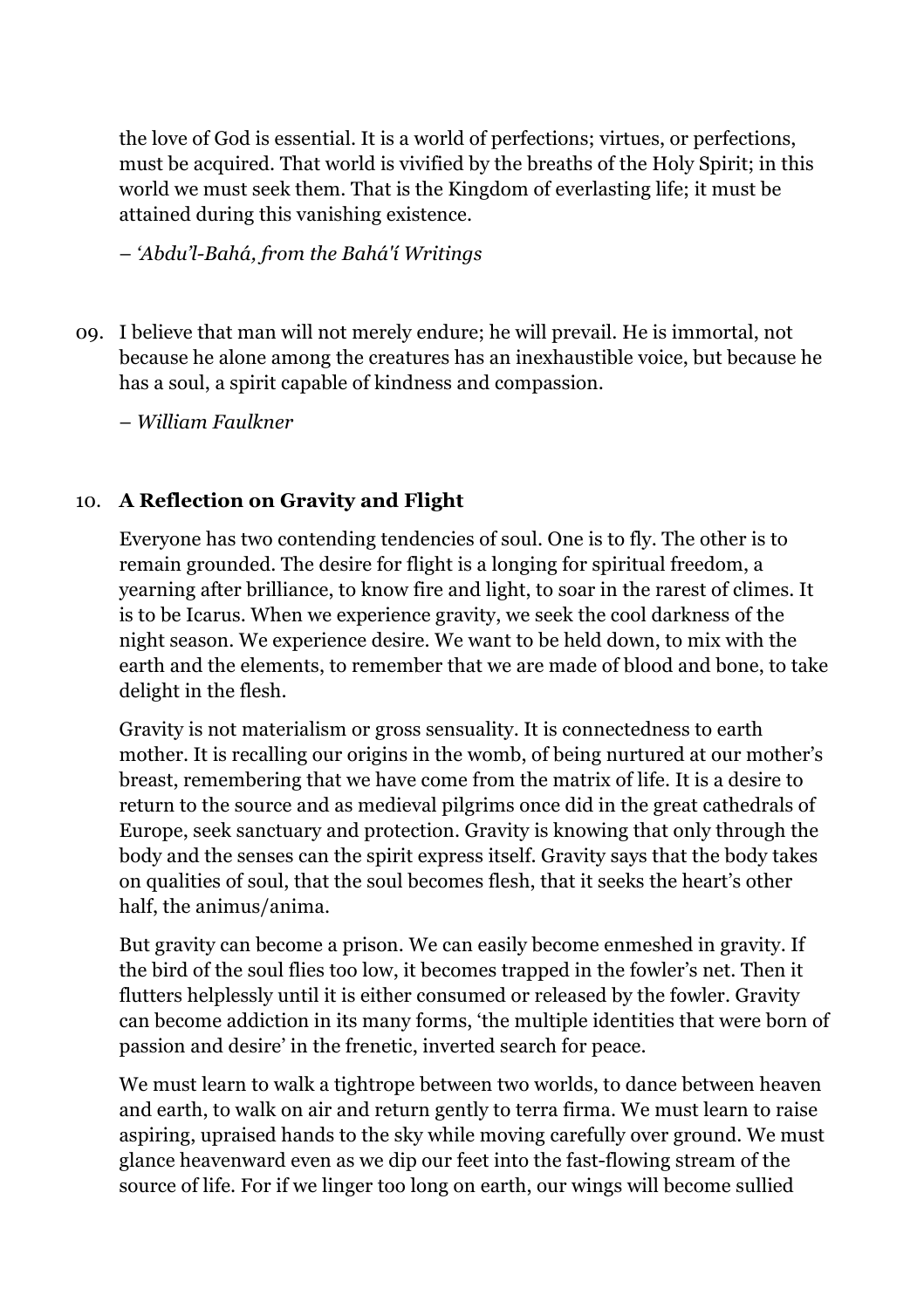and we may find ourselves forced to dwell in the dust, unable to take flight again. We know when gravity becomes life-threatening, for we hear an ominous note of caution being sounded. If the joy that we have sought is followed by sorrow, then we know that we are being overpowered by gravity. If we find ourselves caught in a tournament of fears, when sorrow jousts repeatedly with joy and passion altercates with pain, we are being held fast by gravity. Then we must fly upward again where the air is pure and sweet, and where the sky is clean and blue. As we learn to defy gravity and fly, even as we welcome the return to earth, we shall no longer be forced to dwell in the dust, but shall spread our wings and fly again with ease.

#### – *J.A. McLean*

11. The Atman [Spirit] is beyond sound and form, without touch and taste and perfume. It is eternal, unchangeable, and without beginning or end: indeed above reasoning. When consciousness of the Atman manifests itself, man becomes free from the jaws of death.

– *Hinduism, from the Katha Upanishad, Part 3*

12. As to the question whether the souls will recognize each other in the spiritual world: This fact is certain; for the Kingdom is the world of vision where all the concealed realities will become disclosed. How much more the well-known souls will become manifest. The mysteries of which man is heedless in this earthly world, those he will discover in the heavenly world, and there will he be informed of the secret of truth; how much more will he recognize or discover persons with whom he hath been associated. Undoubtedly, the holy souls who find a pure eye and are favored with insight will, in the kingdom of lights, be acquainted with all mysteries, and will seek the bounty of witnessing the reality of every great soul. Even they will manifestly behold the Beauty of God in that world. Likewise will they find all the friends of God, both those of the former and recent times, present in the heavenly assemblage.

– *'Abdu'l-Bahá, from the Bahá'í Writings*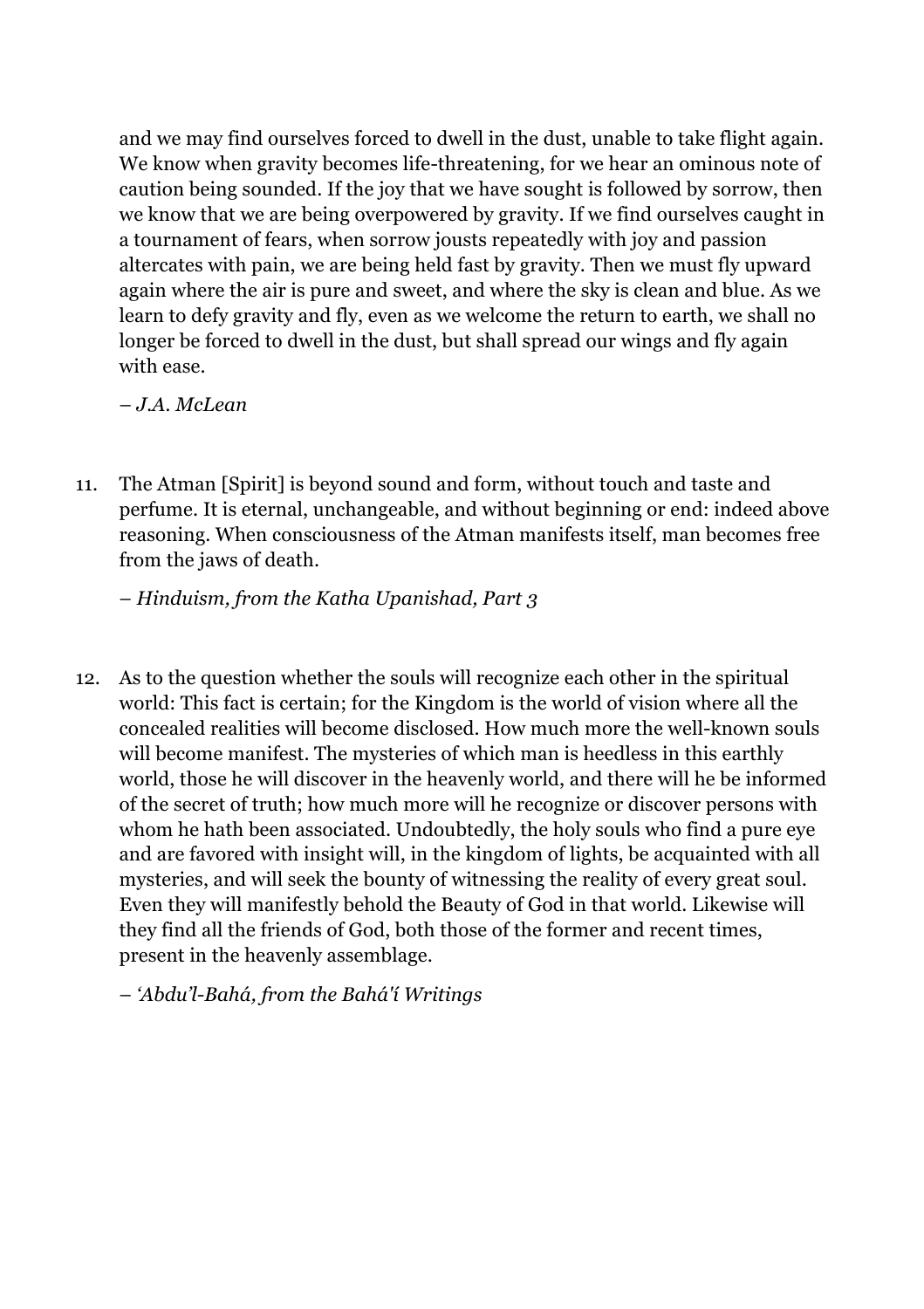13. All is contained in the Divine Breath, As is light in the darkness before dawn. Knowledge transmitted by proof Is like the dawn to one half drowsing. He perceives what we speak of as in a dream, But that gives him a clue to the Breath.

– *Ibn Al-'Arabi*

14. Indeed, O Brother, if we ponder each created thing, we shall witness a myriad perfect wisdoms and learn a myriad new and wondrous truths. One of the created phenomena is the dream. Behold how many secrets are deposited therein, how many wisdoms treasured up, how many worlds concealed. Observe, how thou art asleep in a dwelling, and its doors are barred; on a sudden thou findest thyself in a far-off city, which thou enterest without moving thy feet or wearying thy body; without using thine eyes, thou seest; without taxing thine ears, thou hearest; without a tongue, thou speakest. And perchance when ten years are gone, thou wilt witness in the outer world the very thing thou hast dreamed tonight.

Now there are many wisdoms to ponder in the dream…

First, what is this world, where without eye and ear and hand and tongue a man puts all of these to use? Second, how is it that in the outer world thou seest today the effect of a dream, when thou didst vision it in the world of sleep some ten years past? Consider the difference between these two worlds and the mysteries which they conceal, that thou mayest attain to divine confirmations and heavenly discoveries and enter the regions of holiness.

God, the Exalted, hath placed these signs in men, to the end that philosophers may not deny the mysteries of the life beyond nor belittle that which hath been promised them.

– *Bahá'u'lláh, from the Bahá'í Writings*

**I believe there are two sides to the phenomenon known as death, this side where we live, and the other side where we shall continue to live. Eternity does not start with death. We are in eternity now.**

*– Norman Vincent Peale*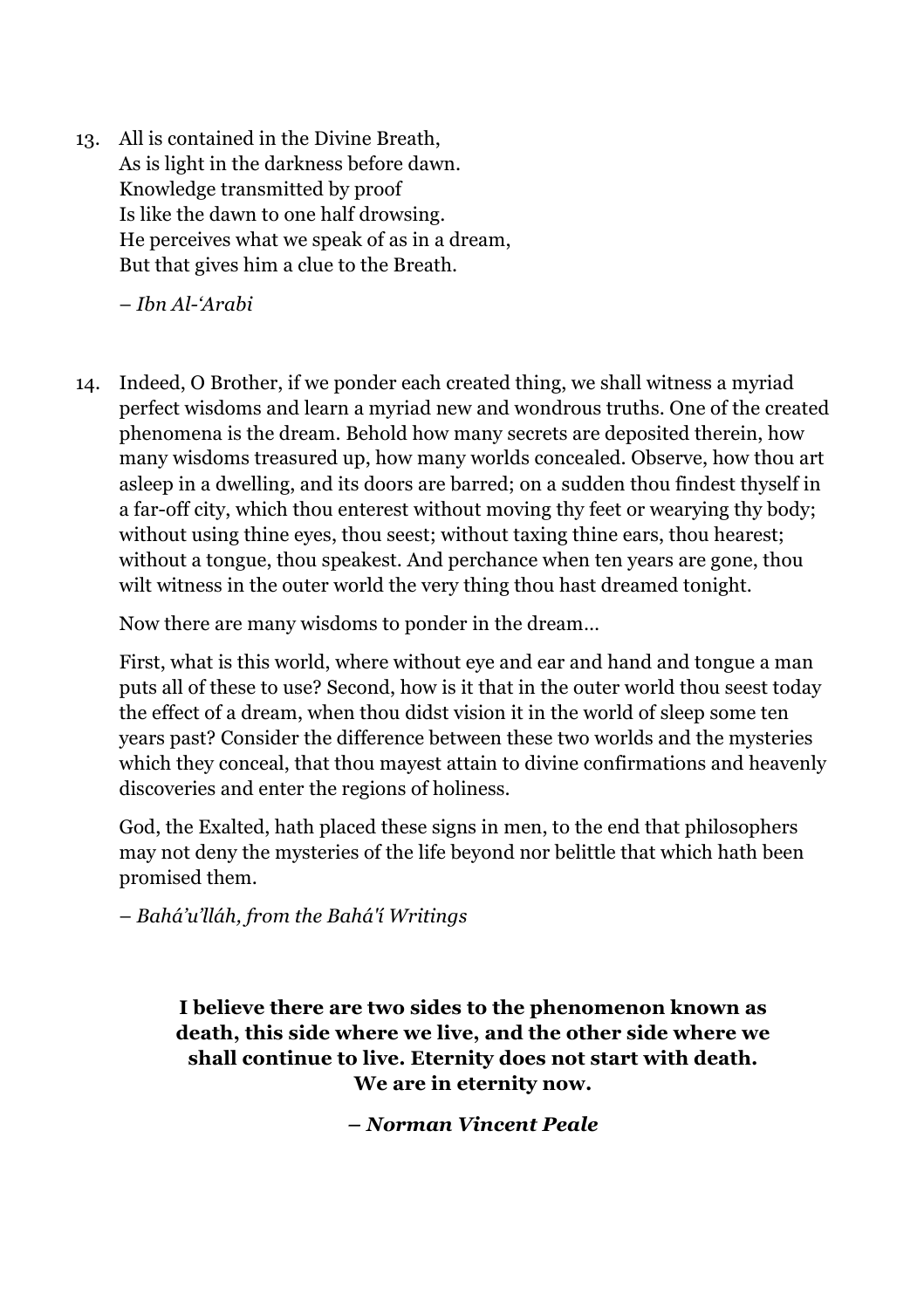15. Then Almitra spoke, saying, "We would ask now of Death."

And he said:

You would know the secret of death.

But how shall you find it unless you seek it in the heart of life?

The owl whose night-bound eyes are blind unto the day cannot unveil the mystery of light. If you would indeed behold the spirit of death, open your heart wide unto the body of life.

For life and death are one, even as the river and the sea are one.

In the depth of your hopes and desires lies your silent knowledge of the beyond; And like seeds dreaming beneath the snow your heart dreams of spring.

Trust the dreams, for in them is hidden the gate to eternity.

Your fear of death is but the trembling of the shepherd when he stands before the king whose hand is to be laid upon him in honour.

Is the shepherd not joyful beneath his trembling, that he shall wear the mark of the king?

Yet is he not more mindful of his trembling?

For what is it to die but to stand naked in the wind and to melt into the sun?

And what is to cease breathing, but to free the breath from its restless tides, that it may rise and expand and seek God unencumbered?

Only when you drink from the river of silence shall you indeed sing.

And when you have reached the mountain top, then you shall begin to climb.

And when the earth shall claim your limbs, then shall you truly dance.

– *Kahlil Gibran*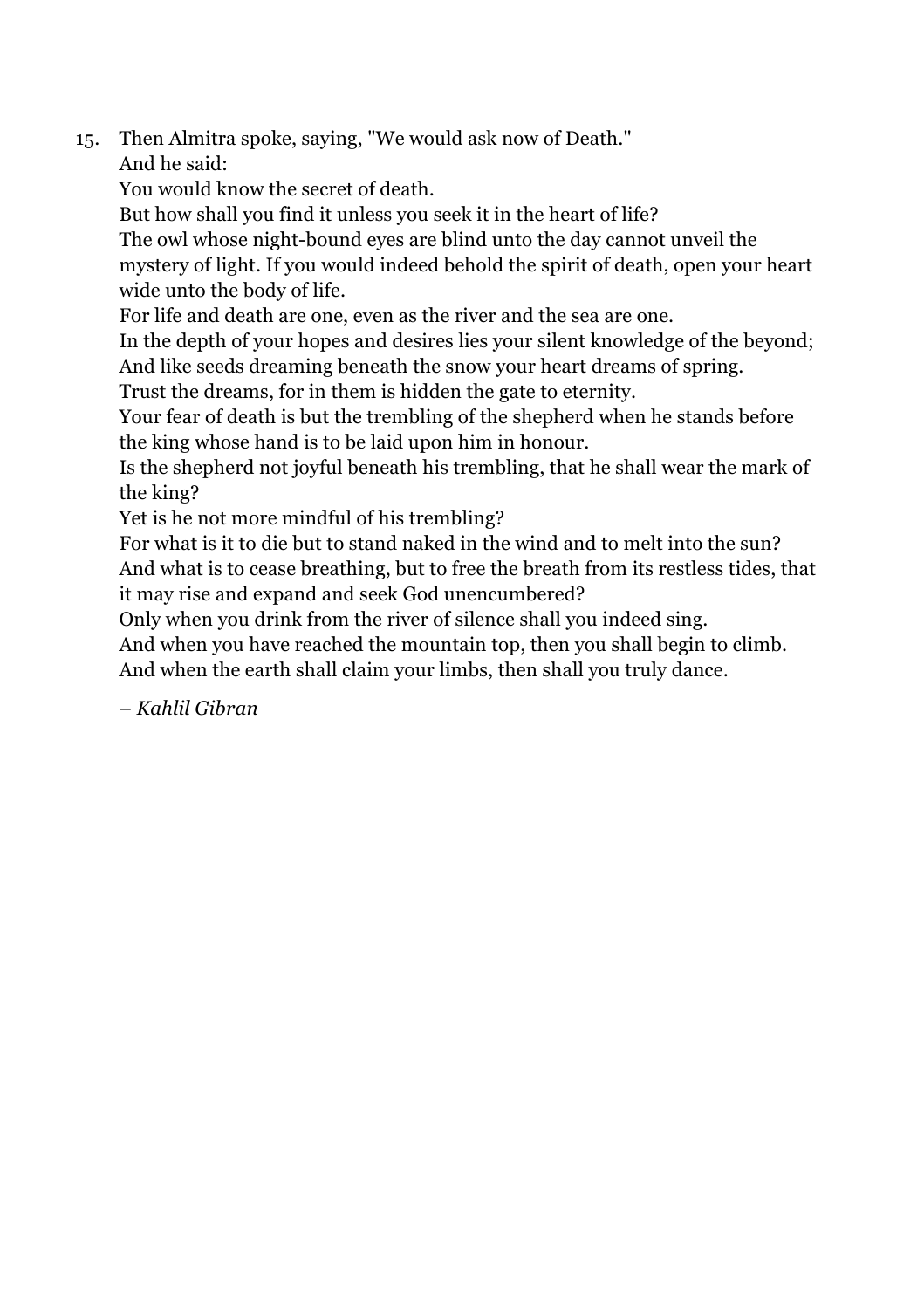#### 16. **To the living**

Not for you Is mourning Not for you Is rest, The legacy's yours That is soaked In the blood from the hearts of your Brothers, For you Is the future-creating Deed. Time Presses you down In the depths Fling wide To a joyfuller morning The gates!

– *Ernst Toller, from Poems of War*

**These days are very precious; grasp the present opportunity and ignite a candle that shall never be extinguished, and which shall pour out its light eternally illuminating the world of mankind!**

*– Bahá'í Writings*

**Please join us for refreshments**

**•** All Soul Food programs are available for free download from **www.soulfood.com.au**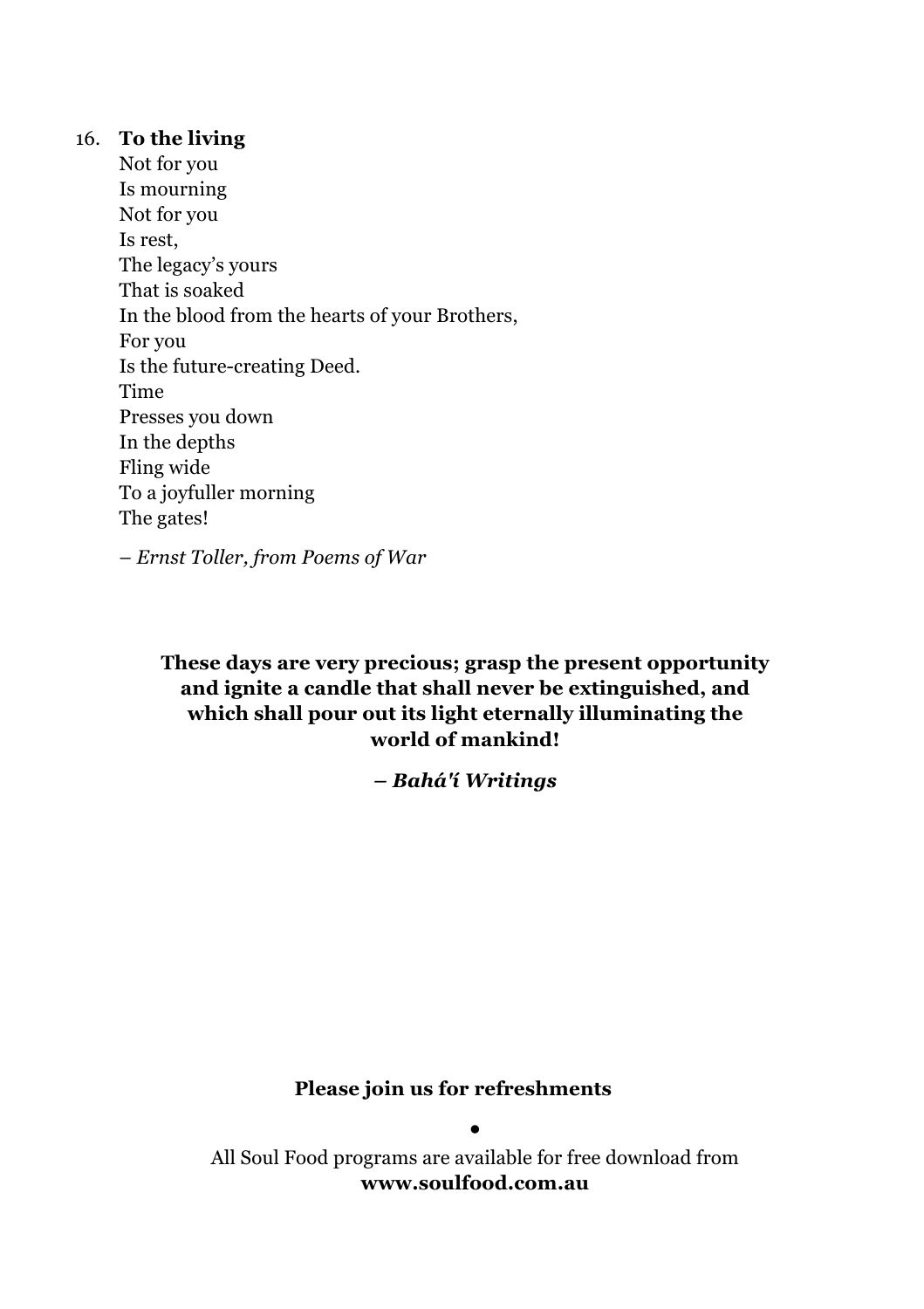### **About Soul Food**

Soul Food is a monthly event providing an opportunity to unite in a tranquil environment and reflect on inspiring themes and common threads that tie us all together.

It features music, audio-visual pieces and readings from various Faiths; indigenous, ancient and modern, from all over the world. Soul Food's purpose is to inspire us to transform our lives, our neighborhoods and communities, with actions that promote the unity and betterment of society.

Soul Food is a free community event open to all.

**Venue** Enter details…

**Time** Enter details…

**Dates** Enter details…

**Further Information** Enter details…

#### **Study Circles**

Enter details…